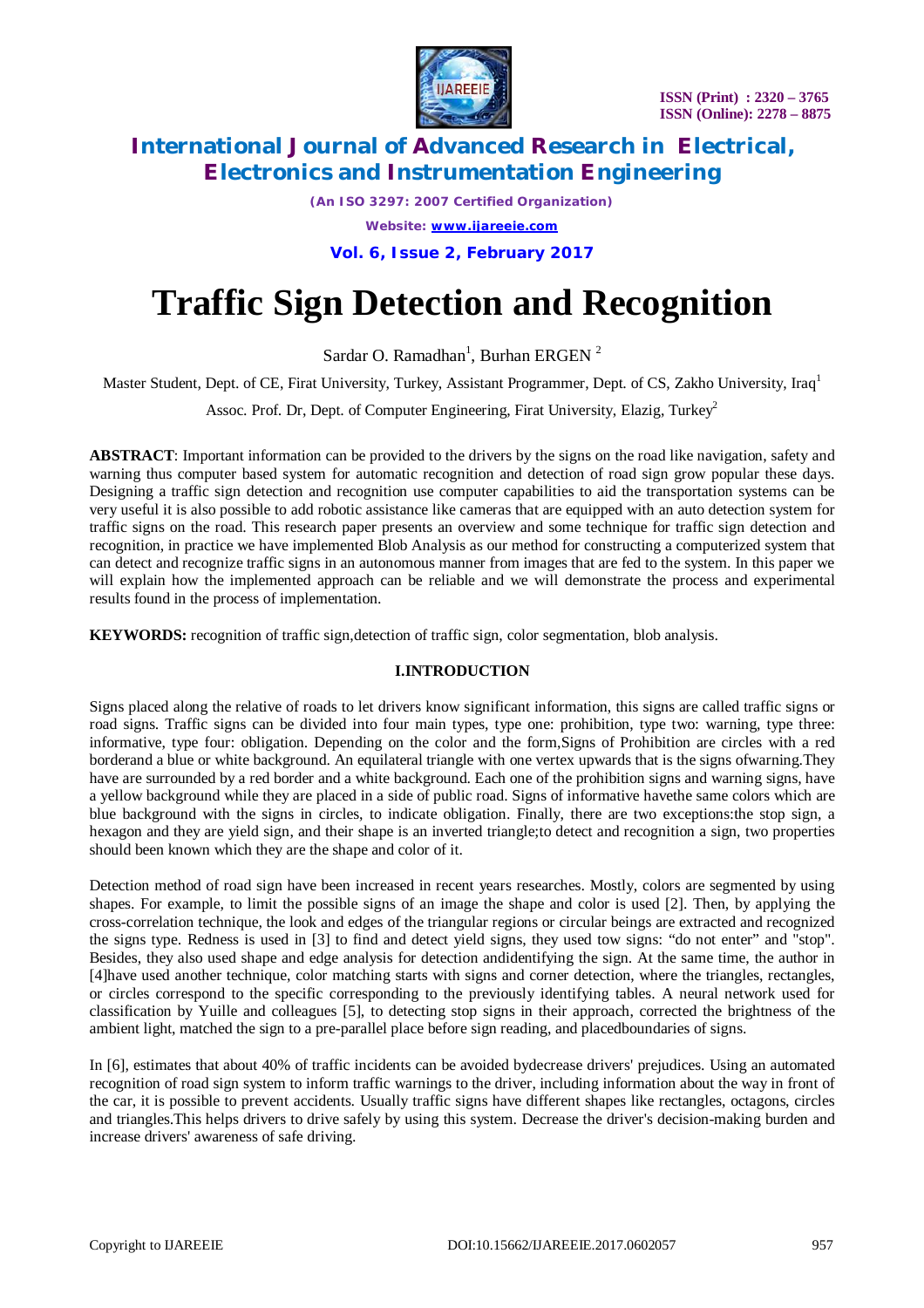

*(An ISO 3297: 2007 Certified Organization)*

*Website: [www.ijareeie.com](http://www.ijareeie.com)*

#### **Vol. 6, Issue 2, February 2017**

#### **II.METHODOLOGY**

To represent important information to drivers, colors were used forroad signs.Therefore colors can be an important source of information for road signs recognition and detection. Colors can simplify this process because they distinguish the characteristics of traffic signs.In addition, color processing can significantly reduce the amount of fake edge point's produces low-level image processing operations. A mounted camera produces an RGB image for a moving car. This image is not suitable for perception of sign colors in most cases because thecolor of RGB space is formed as a Cartesian coordinate system in which the x, y and z axes are represented by R, G and B, respectively, and the coordinates in the three colors are related to each other; Indicating that any change in environment light intensity affects the RGB system by shifting the color cluster towards theblack corners or white. Color-based detection system is a very important part for simplification of the RGB image detection process which is a method of transforming color space into another form. This depends on the color mark of the RGB color space by converting them into another color space that gives them good detection capabilities to distinguish color information from brightness information. In the literature there are many color spaces, includingYUV color systems and HSB, L \* a \* b \*, HSI, YIQ. Color saturation systems are the most commonly used color tones in road sign recognition.



Fig. 1(a) Functions forblue image areas and detection of red; (b) Color saturated areas function for detection

As mentioned, the detection and recognition of road signs despite by wide use of colors, butshapes analysis are also an important method to use. Many research groups use the shape of road signs and it have been proventhat it can be sufficient to detect them. Recognition of standard color and shapes flaws among countries, using shape analysishas the advantages of not depending on colors only. Another point should be mentioned in this argument is varying of reflectance properties bythe fact that colors vary as daylight. This leads shape detection and recognition to be a good alternative when it is difficult to extract color information such as in twilight and night time.

= ܪ ⎩ ⎪ ⎪ ⎪ ⎨ ⎪ ⎪ ⎪ ⎧ ܰܫܯ = ܺܣܯ ݂݊݀݁݅݊݁݀,ݑ 60 × ܤ − ܩ (<sup>ܤ</sup> <sup>≤</sup> <sup>ܩ</sup>) <sup>∧</sup> (ܴ <sup>=</sup> ܺܣܯ) ܰ,ܫܯ <sup>−</sup> ܺܣܯ 60 × ܤ − ܩ (3) (ܤ > ܩ) ∧ (ܴ = ܺܣܯ) 360, + ܰܫܯ − ܺܣܯ 60 × ܴ − ܤ ܩ = ܺܣܯ 120, + ܰܫܯ − ܺܣܯ 60 × ܩ − ܴ ܤ = ܺܣܯ 240, +ܰܫܯ − ܺܣܯ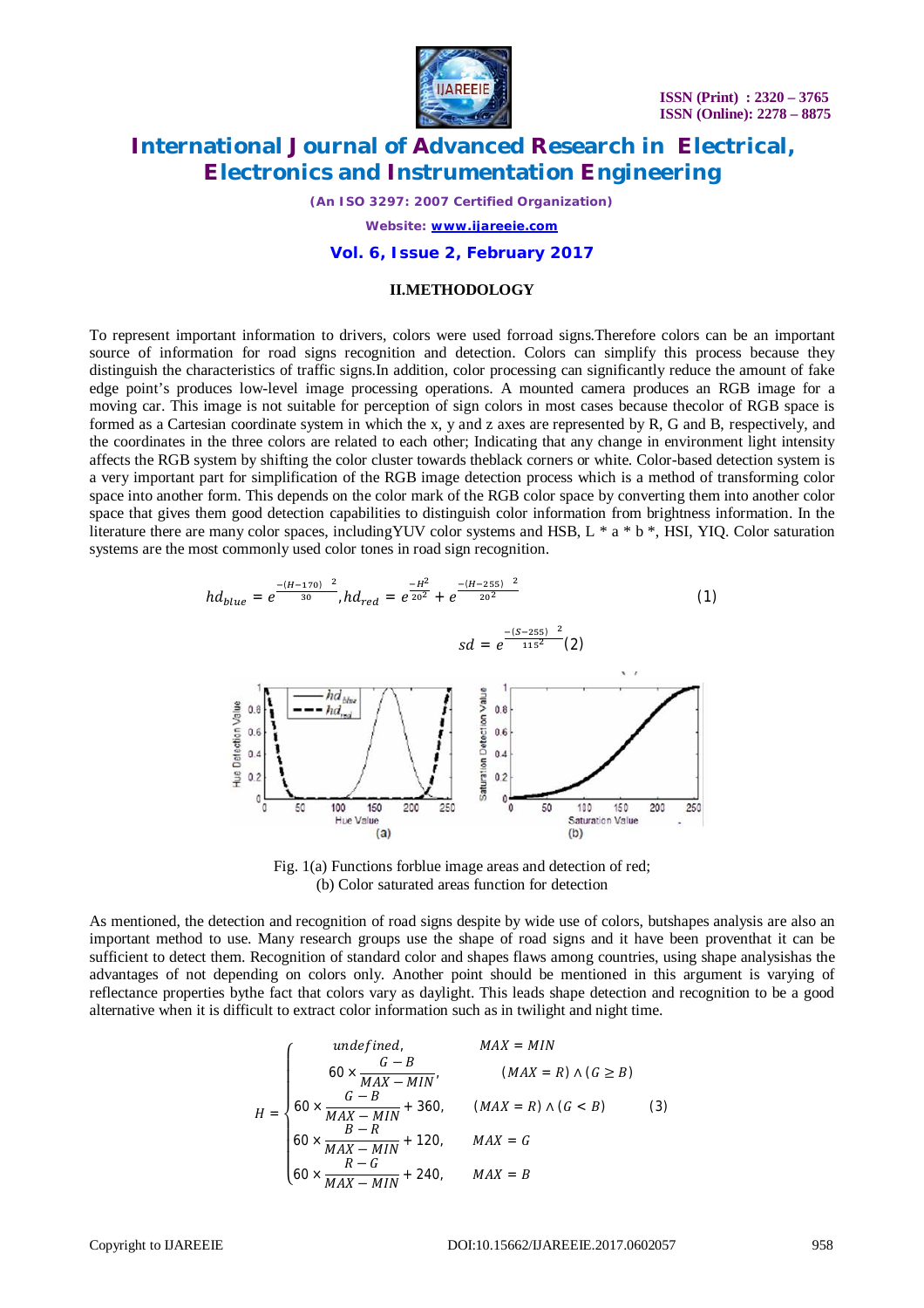

*(An ISO 3297: 2007 Certified Organization)*

*Website: [www.ijareeie.com](http://www.ijareeie.com)*

### **Vol. 6, Issue 2, February 2017**

$$
S = \begin{cases} 0, & MAX = 0 \\ 1 - & otherwise \end{cases} \quad (4)
$$

$$
V = MAX
$$
\n
$$
hd_{blue} = \begin{cases} 1 - \frac{|R - G|}{MAX - MIN,} (MAX = B) \land (MAX - MIN \ge th) & (6) \\ 0, & \text{otherwise} \end{cases}
$$

$$
hd_{red} = \begin{cases} 1 - \frac{|G - B|}{MAX - MIN,} (MAX = R) \land (MAX - MIN \ge th) & (7) \\ 0, & \text{otherwise} \end{cases}
$$

To identify traffic signs and routes using shapes may face some difficulties and certain features including figure-based road sign detection. Objects like traffic signs can exist on the stage like carswindows, and mailboxes. Road signs may have been damaged or clogged by other objects. The distance betweenthe sign variesand the camerascannot capture the right size of the signso they may appear unstable. Sign will not be recognized when it is too small. If the viewing angle is not overhead, feature ratio can also change. From color variations or daylight variations,shapes not affected [1]. Study with shapes requires a mapping algorithm and robust edge detection. As shown in figure (1), the traffic signs have significant shapes and color, in this paper we used color and shapes based methods for traffic signs recognition anddetection.

| Type           | Shape                 | Colors                     | Examples                                                     |
|----------------|-----------------------|----------------------------|--------------------------------------------------------------|
| 1              | Circle                | Red, Blue, White, Black    | DOQQ                                                         |
| $\overline{2}$ | <b>Upper Triangle</b> | Blue, Yellow, White, Black | AAA                                                          |
| 3              | Lower Triangle        | Red, White, Black          | V                                                            |
| $\overline{4}$ | Octagon               | Red. White                 | O                                                            |
| 5              | Square                | Blue, White                | $\mathfrak{q}$ $\boxed{\mathsf{P}}$ $\ast$                   |
| 6              | Rectangle             | Yellow, Black              | $\langle\langle\langle\langle\ \rangle\rangle\rangle\rangle$ |

Fig. 2 Shape and color based traffic sign detection.

#### **III.TRAFFIC SIGN DETECTION**

Visual object detection in large, potentially cluttered scenes is always a very difficult task. Detection of traffic signs is a good example of such a challenge. A successful detector should be able to efficiently address several applicationspecific problems, e.g. a large and diverse gamut of signs to be captured, insufficient figure background contrast of signs that are seen in adverse illumination, or blur caused by the vibrations of the camera. However, in many aspects road sign detection resembles other, more general visual object detection problems. Therefore, when addressing it, the same, common, fundamental questions need to be answered.

- $\bullet$  What is the object of interest? Is it unambiguously defined or has variable appearance?
- $\bullet\bullet\quad$  How to learn the object, if the model is not available? Is it possible to obtain a sufficient amount of training data?
- What makes the target object distinctive? How to extract its discriminative features?
- How to efficiently manage false positives and false negatives of the detector in runtime?
- How to efficiently scan a large region of the input image in search of the target object candidates?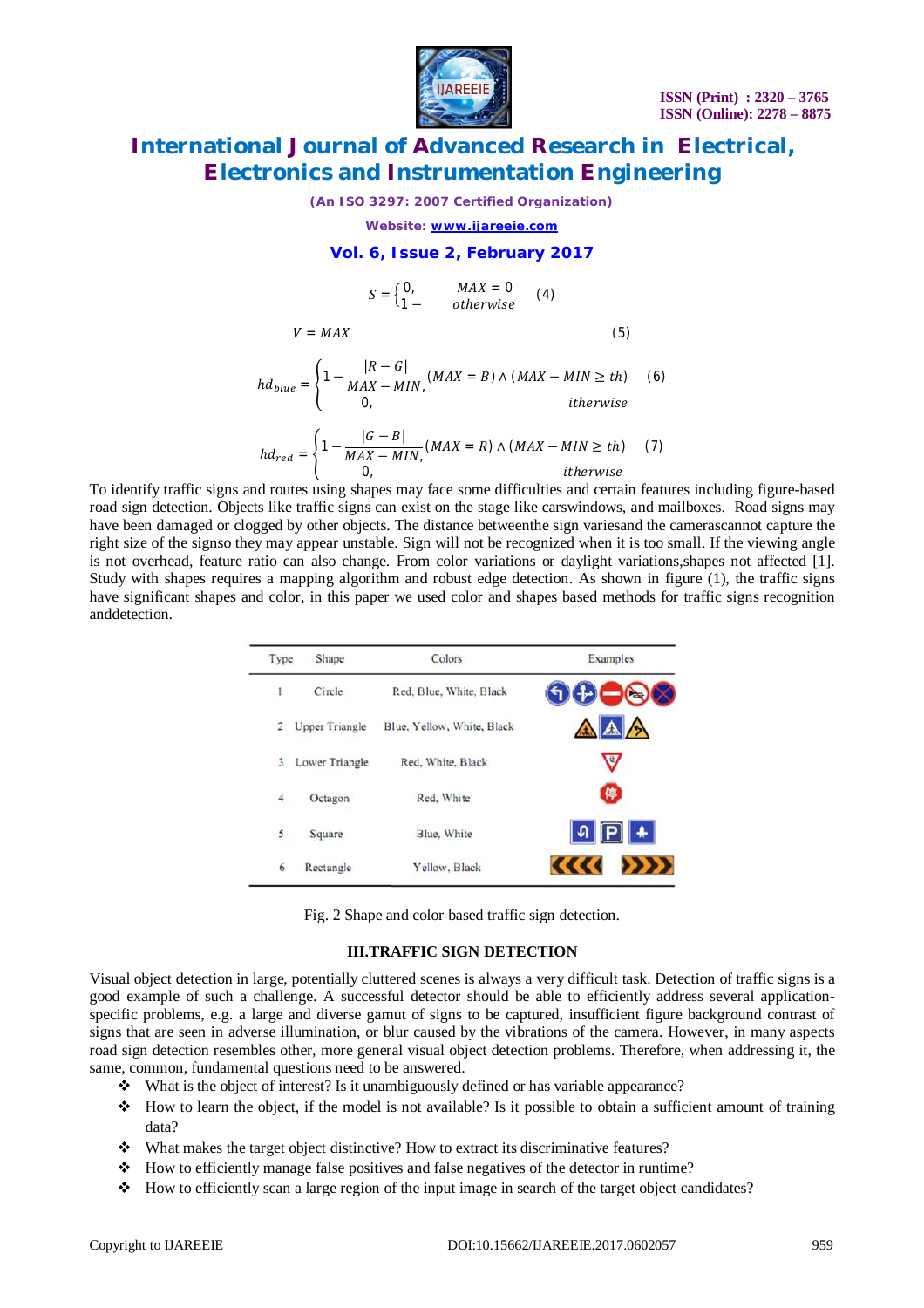

*(An ISO 3297: 2007 Certified Organization)*

*Website: [www.ijareeie.com](http://www.ijareeie.com)*

### **Vol. 6, Issue 2, February 2017**

In the case of traffic signs, the choice of the detection strategy largely depends on how broad class of signs is targeted. When a single type of sign is focused on, it is relatively easy to develop a fast and robust detector as the target object is uniquely or nearly uniquely defined. On account of this fact, the detector can operate on a dedicated discriminative feature representation that can be derived from real-life sign images or their Highway Code prototypes. The task becomes much more complicated when multiple diverse road signs are to be detected, which is the case in most practical applications. Usually, taking the real-time performance requirement into account, the existing TSR systems of this kind cannot offer a general-purpose detection algorithm capable of handling the entire traffic sign diversity in a uniform way. They must strike a balance between the flexibility of the solution and its computational efficiency. Therefore, they usually specialize in detecting only narrow sign categories that exhibit many common appearance characteristics. For example detection on the European prohibition signs is facilitated by the fact that all of them have a circular shape with red rim, white interior and possibly some black symbols in it.

Apart from ensuring a flexibility of the detector and its high discriminative power in real-life traffic scenarios, several other issues need to be addressed. First, it must be decided how to efficiently scan potentially large regions of the scene with the detector and how to optimally reduce these search regions at no or little cost in the detection rate. Second, if the detector operates through dense image scanning, it is necessary to ensure that no multiple, redundant, i.e. nearly entirely overlapping hypotheses are generated around the true target locations and scales. Third, the invariance issues must be addressed. Ideally, although it is almost always neglected, the road sign detector should be pose-invariant in order to enable robust pictogram recognition even when the target appears distorted in the image. To achieve insensitivity to lightning changes, it should also be able to discriminate a sign from the background even when its colours look pale, e.g. as a result of shade or faded dye on the sign's surface. Other challenges involve dealing with motion blur, occlusions and other temporal aspects of the detection.

Partially because the crucial pieces of information colour and shape of the signs, are not fully and simultaneously exploited. As a result, the TSR systems that are currently released on the market specialize in detecting only certain types of traffic signs which have similar appearance and are therefore easier to learn.

### **IV.RECOGNITION OF TRAFFIC SIGN**

Traffic signs recognition is a hard multi-class problem. In practice, handling the entire gamut of pictograms is never considered in TSR. This would be impractical as the total number of signs is huge, they differ from country to country, and some of them are extremely rare. Therefore, the common approach adopted is to focus on a relatively narrow category of the most relevant signs within one country. This reduces the complexity of the classification task and is hence more suitable for in-vehicle application. In addition, very traffic signs are not standardized in terms of color, shape, and icons they contain. A good example is the directional sign that can vary according to size, shape, and background color of the plate. These marks also include variable font characters as well as various symbols such as arrows. With such great appearance variability, only very coarse class definitions make sense, but this kind of categorization is of little practical use. Alternatively, the contained textual information, if present, may be focused on. However, fast and reliable recognition of these kinds of patterns is not possible in low-resolution and noisy imagery captured with a wide-angle camera and therefore requires more advanced hardware, e.g. an additional telephoto lens.

Recognition of road sign involves two important tasks, each of which requires special attention: extracting attributes and classification. In many object recognition problems, the feature extraction step is considered more important. A distinctive display of an object provides a mapping from the high dimensional original image field to the low dimensional feature field where the different class models are more clearly separated from each other. With such a mapping available, even a simple classifier design will offer satisfactory performance. In the case of TSR, a major difficulty at this level seems to be a joint modelling of colour and shape of traffic signs, which are these features that make them appear so distinctive to the driver, even in high visual clutter and in adverse lightning and weather conditions. Note that neither of these cues alone guarantees a sign to appear sufficiently distinguishable from the background in the entire spectrum of possible traffic situations. For example, in the street scenes there are many circular structures and straight edge segments with appropriate slope that could potentially constitute signs' contours. Only in presence of appropriately arranged, highly contrasting colours the true sign boundaries can be readily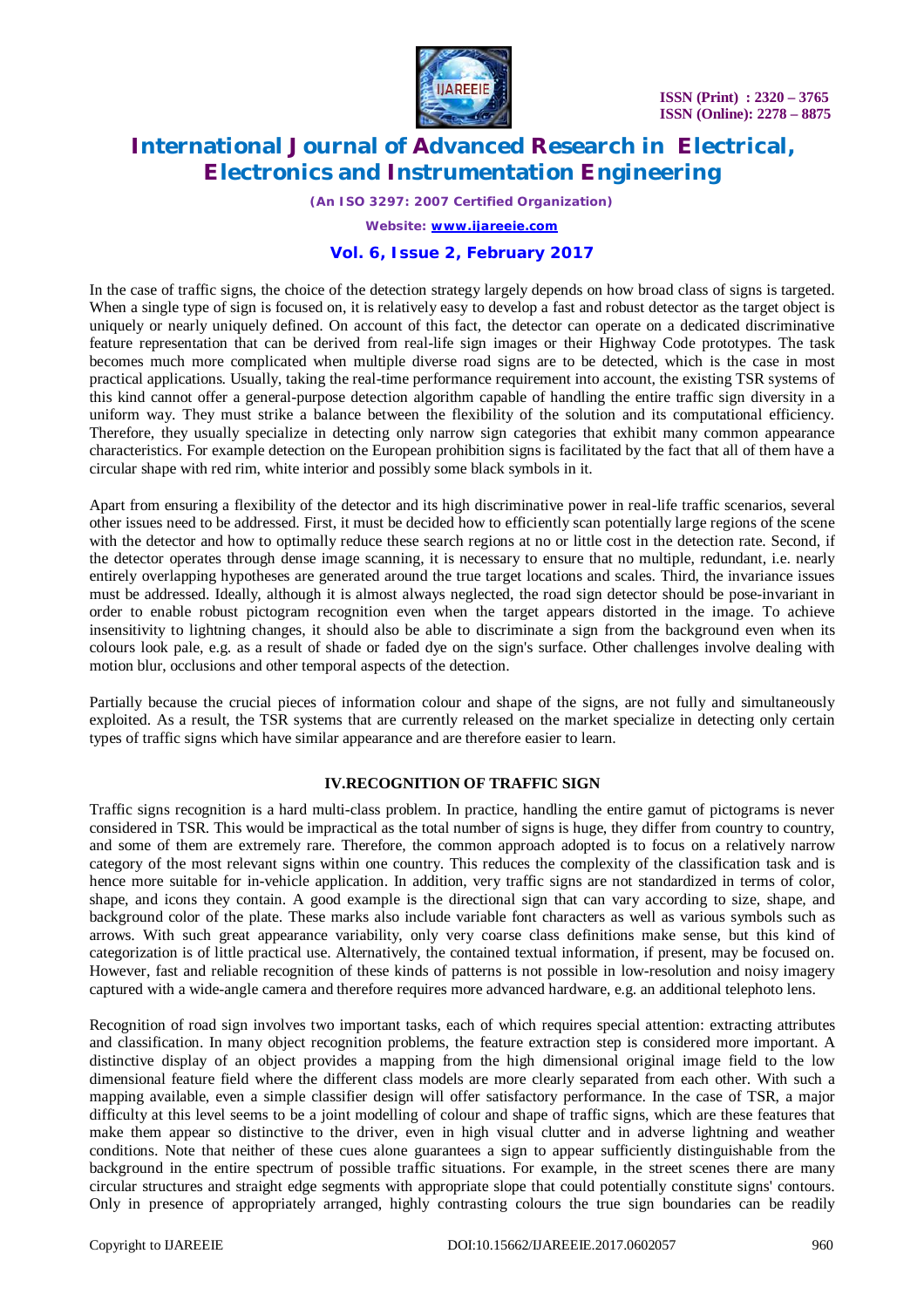

*(An ISO 3297: 2007 Certified Organization)*

*Website: [www.ijareeie.com](http://www.ijareeie.com)*

### **Vol. 6, Issue 2, February 2017**

distinguished from those belonging to the other, accidental objects. Another challenging problem regarding the feature extraction step is ensuring that such features are robust to various types of image transformations which often occur in realistic traffic scenarios: adverse illumination, geometric distortion, shadows, motion blur or partial occlusions.

At the classifier design step, assuming that discriminative sign features are identified, the major difficulty is handling a large number of pictograms, frequently very similar to one another. Often a satisfactory separation of multiple classes at the feature representation level is not possible. In that case a discriminative power of the classifier can be increased by further transformations of the feature space, as is done for instance in the case of multi-class Support Vector Machines. Another possibility is to combine different classifiers into trees or ensembles, e.g. via bagging or boosting, in which each classifier partially contributes to the ultimate decision. However, care should be taken to maintain balance between the classifier's complexity and its computational efficiency, especially when matching with many dozens of sign prototypes is involved.

#### **V. RESULT**

Road traffic signs usually classified depending on two main basics, shape and color. They are positioned and designed in such a way to be noticed easily while driving. Firstly the input video should be converting to frames to be processed. Then in the first step of blob detection which called blob extraction, the original image is converted to grayscale image then to binary image using quantization process.

Quantization of color images is a process that used to reduce the number of distinct colors used in an image, but it should be considered that the new processed image visually should be similar as it could be to the original one. The original images with its corresponding gray scaled and binary image are shown in figure 3



Fig. 3 Original image with its corresponding grayscale and binary image

Then then the binary image is processed, first it will be inverted then all connected components (objects) that have fewer than specific number of pixels will be removed. Then the binary image is scanned, the scan process start from upper-left and continued to the right and from top to bottom until the entire image is scanned. This process help tracing region boundaries in binary image, each shape is saved in a unique RGB colored image called blob. Figure 4 shows the detected sign in both colored and processed binary image with extracted blob of a traffic sign.

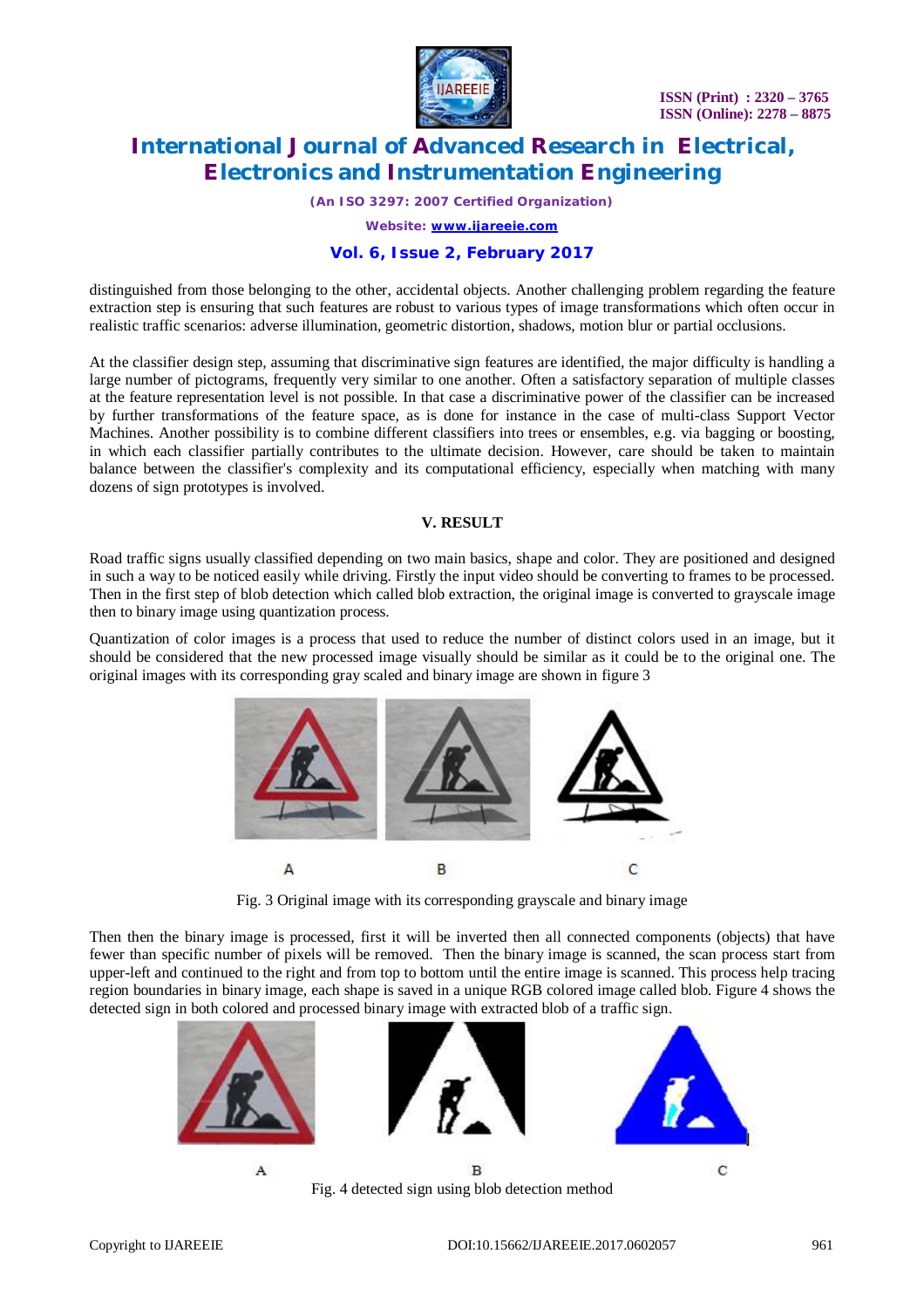

*(An ISO 3297: 2007 Certified Organization)*

*Website: [www.ijareeie.com](http://www.ijareeie.com)*

### **Vol. 6, Issue 2, February 2017**

| Luminositv | <b>Present Signs</b> | Detected Signs | Detection Rate | <b>Overall Detection</b> |
|------------|----------------------|----------------|----------------|--------------------------|
| LOW.       | 218                  | 203            | 93.1%          | 94.0%                    |
| Normal     | 344                  | 336            | 97.7%          |                          |
| Excessive  |                      |                | 29.4%          |                          |

Table. 1 Sign Detection Results

For detection and recognition of a traffic sign, a previously defined dataset are requires. This dataset in our case are images captured for number of traffic signs. The mentioned process is repeated for every frame of selected video also for images in the dataset. Each frame is processed and extracted blob are saved in new image, then those blobs are compared with dataset blobs. After extraction of sign, it converted to colored image and a message box is shown with sign name as shown in figure 5.



Fig. 5 detection and recognition of a traffic sign.

| Class       | Detection Rate | Classification Rate | Global Rate |
|-------------|----------------|---------------------|-------------|
| Danger      | 93.1%          | 94.0%               | 87.5%       |
| Information | 97.1%          | 91.4%               | 88.8%       |
| Obligation  | 94.0%          | 92.1%               | 86.7%       |
| Prohibition | 95.6%          | 79.4%               | 75.6%       |

Table. 2For each sign classresults classification and detection

### **VI.CONCLUSION**

This paper presented to traffic sign detection and recognition we used blob analysis method and based on the (MATLAB)program platform. Blob analysis algorithmdepended on the color and shape for detection. Then in the first step of blob detection which called blob extraction, the original image is converted to grayscale image then to binary image using quantization process.This process help tracing region boundaries in binary image, each shape is saved in a unique RGB colored image called blob.

After many trying, we have run our program many times, have tried with different inputs, we are working on a complete quail program.Depending on simulation result this method can successfully detect and recognize traffic sings accurately recognize traffic signs with fast response and it can be used for real time detection.

#### **REFERENCES**

- [1] C. Fang, S. Chen, and C. Fuh, "Road-sign detection and tracking," IEEE Trans. On Vehicular Technology, vol. 52, pp. 1329-1341, 2003.
- [2] Piccioli, G., De Micheli, E., Parodi, P., and Campani, M., "A Robust Method for Road Sign Detection and Recognition," Image and Vision Computing, vol. 14, no. 3, pp. 209- 223, 1996.
- [3] Estevez, L. and Kehtarnavaz, N. A., Real-Time Histographic Approach to Road Sign Recognition. Proceedings of the IEEE Southwest Symposium on Image Analysis and Interpretation, 95- 100. 1996. San Antonio, TX.
- [4] de la Escalera, A., Moreno, L. E., Salichs, M. A., and Armingol, J. M., "Road Traffic Sign Detection and Classification," IEEE Transactions Industrial Electronics, vol. 44, no. 6, pp. 848-859, 1997.
- [5] Yuille, A. L., Snow, D., and Nitzberg, M. Signfinder: Using Color to Detect, Localize and Identify Informational Signs. International Conference on Computer Vision (ICCV98), 628-633. 1998. Bombay, India.